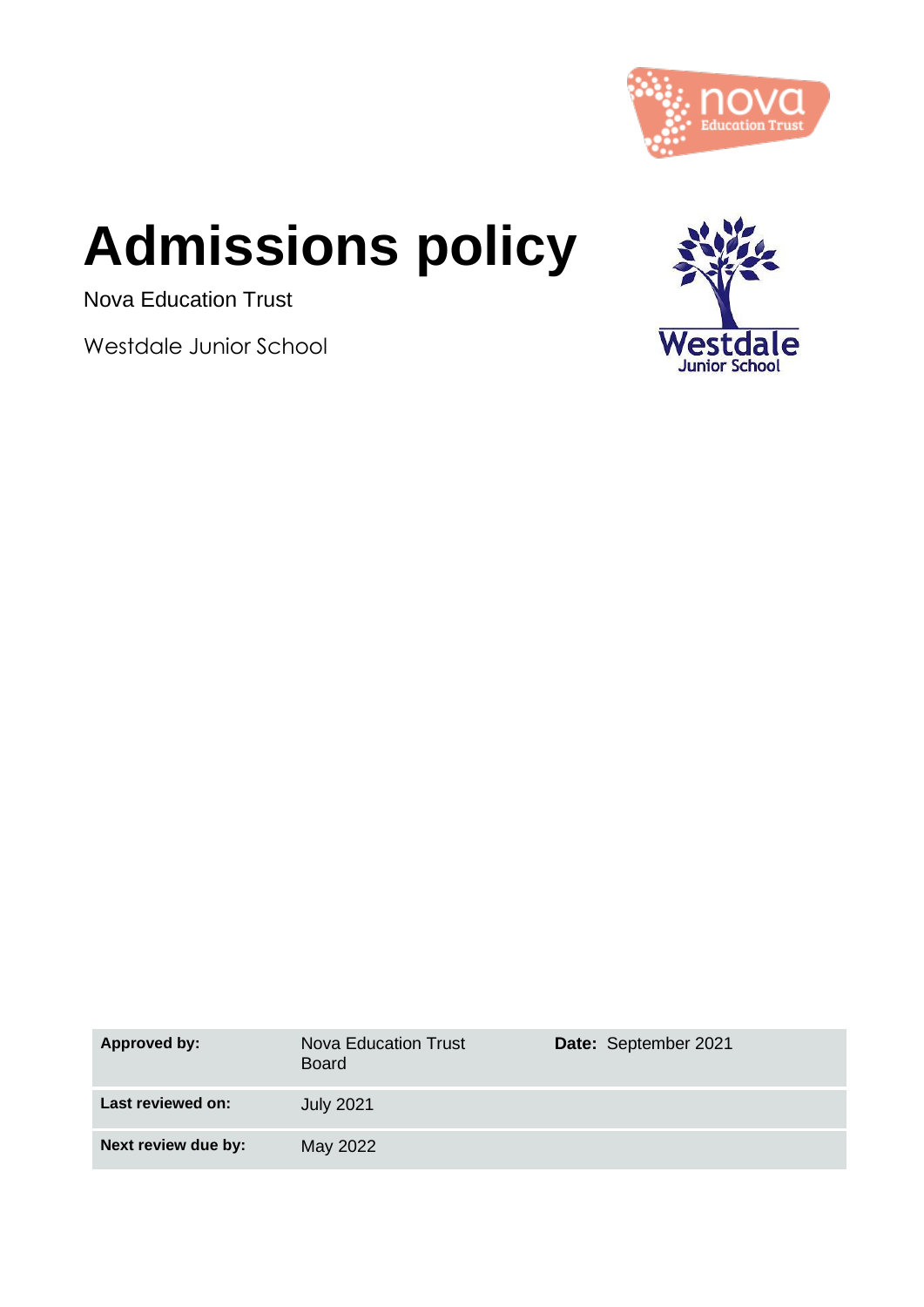#### **Contents**

### **1. Aims**

This policy sets out the admissions policy of Nova Education Trust

Sections 6 and 7 set out the oversubscription criteria, and approach to in-year admissions, specific to Westdale Junior School.

It aims to:

- Explain how to apply for a place at a school in Nova Education Trust
- Set out the arrangements for allocating places to the pupils who apply
- Explain how to appeal against a decision not to offer your child a place

### **2. Legislation and statutory requirements**

This policy is based on the following statutory guidance from the Department for Education (DfE):

- [School Admissions Code](https://www.gov.uk/government/publications/school-admissions-code--2)
- [School Admission Appeals Code](https://www.gov.uk/government/publications/school-admissions-appeals-code)

We are required by our funding agreement to comply with these codes, and with the law relating to admissions as set out in the [School Standards and Framework Act 1998.](http://www.legislation.gov.uk/ukpga/1998/31/contents)

This policy complies with our funding agreement and articles of association.

### **3. Definitions**

The **normal admissions round** is the period during which parents can apply for state-funded school places at a school's normal point of entry, using the common application form provided by their home local authority.

**Looked after children** are children who, at the time of making an application to a school, are:

- In the care of a local authority, or
- Being provided with accommodation by a local authority in exercise of its social services functions

**Previously looked after children** are children who were looked after, but ceased to be so because they:

Were adopted under the Adoption Act 1976 or the Adoption and Children Act 2002, or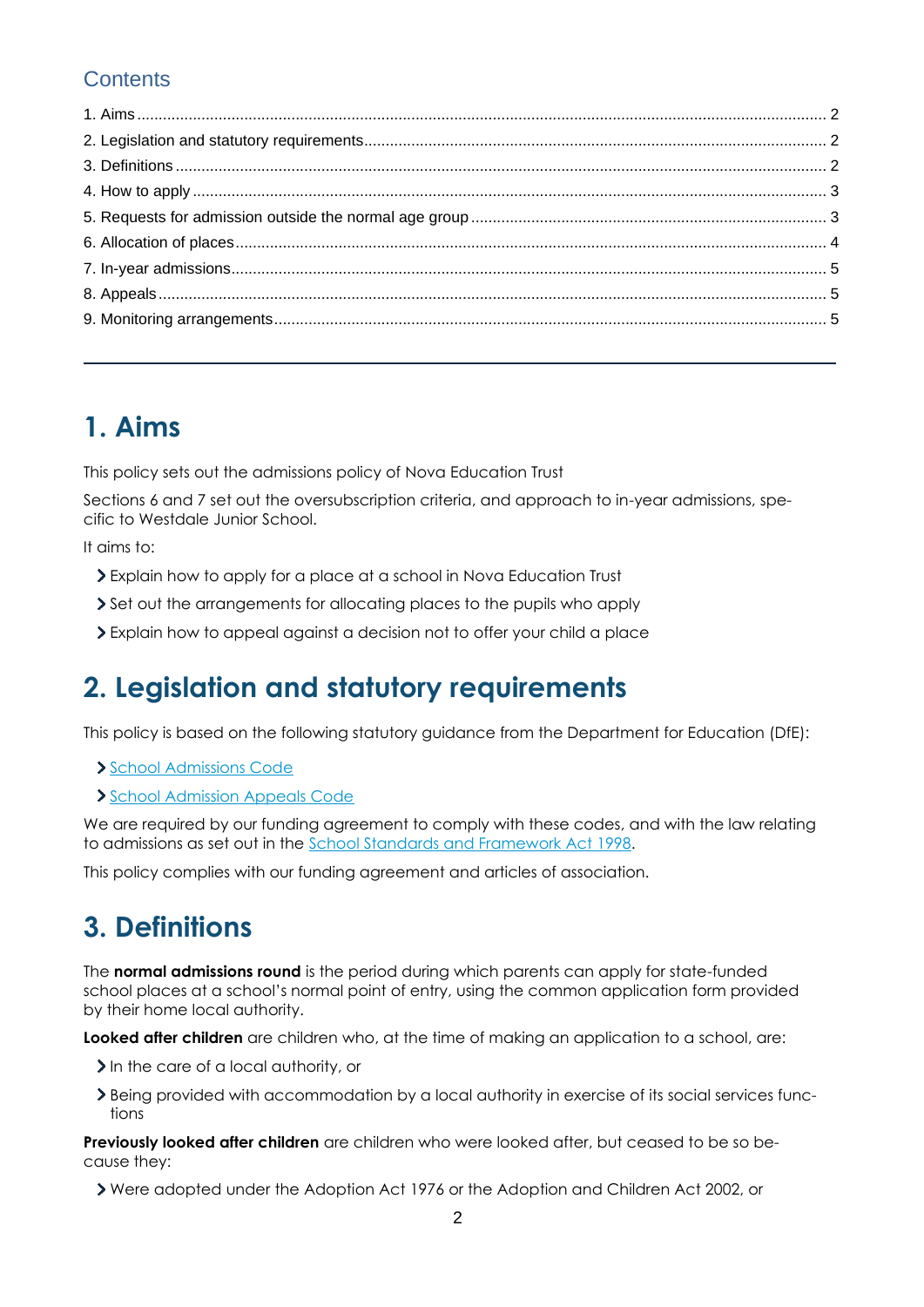- Became subject to a child arrangements order, or
- Became subject to a special guardianship order

A child reaches **compulsory school age** on the prescribed day following their 5th birthday (or on their 5th birthday if it falls on a prescribed day). The prescribed days are 31 December, 31 March and 31 August.

# **4. How to apply**

For applications in the normal admissions round you should use the application form provided by your home local authority (regardless of which local authority the schools are in). You can use this form to express your preference for a minimum of 3 state-funded schools, in rank order.

You will receive an offer for a school place directly from your local authority.

Please note, pupils already attending one of our nurseries will not transfer automatically into reception in the attached school (or any of our other schools). A separate application must be made for a place in reception.

Please note, pupils attending one of our infant schools will not transfer automatically into one of our junior schools. A separate application must be made for a place.

### **5. Requests for admission outside the normal age group**

Parents are entitled to request a place for their child outside of their normal age group.

Decisions on requests for admission outside the normal age group will be made on the basis of the circumstances of each case and in the best interests of the child concerned. In accordance with the School Admissions Code, this will include taking account of:

- Parents' views
- Information about the child's academic, social and emotional development
- Where relevant, their medical history and the views of a medical professional
- Whether they have previously been educated out of their normal age group
- Whether they may naturally have fallen into a lower age group if it were not for being born prematurely
- Headteachers' views

Wherever possible, requests for admission outside a child's normal age group will be processed as part of the main admissions round. They will be considered on the basis of the admission arrangements laid out in this policy, including the oversubscription criteria listed in section 6. Applications will not be treated as a lower priority if parents have made a request for a child to be admitted outside the normal age group.

Parents will always be informed of the reasons for any decision on the year group a child should be admitted to. Parents do not have a right to appeal if they are offered a place but it is not in their preferred age group.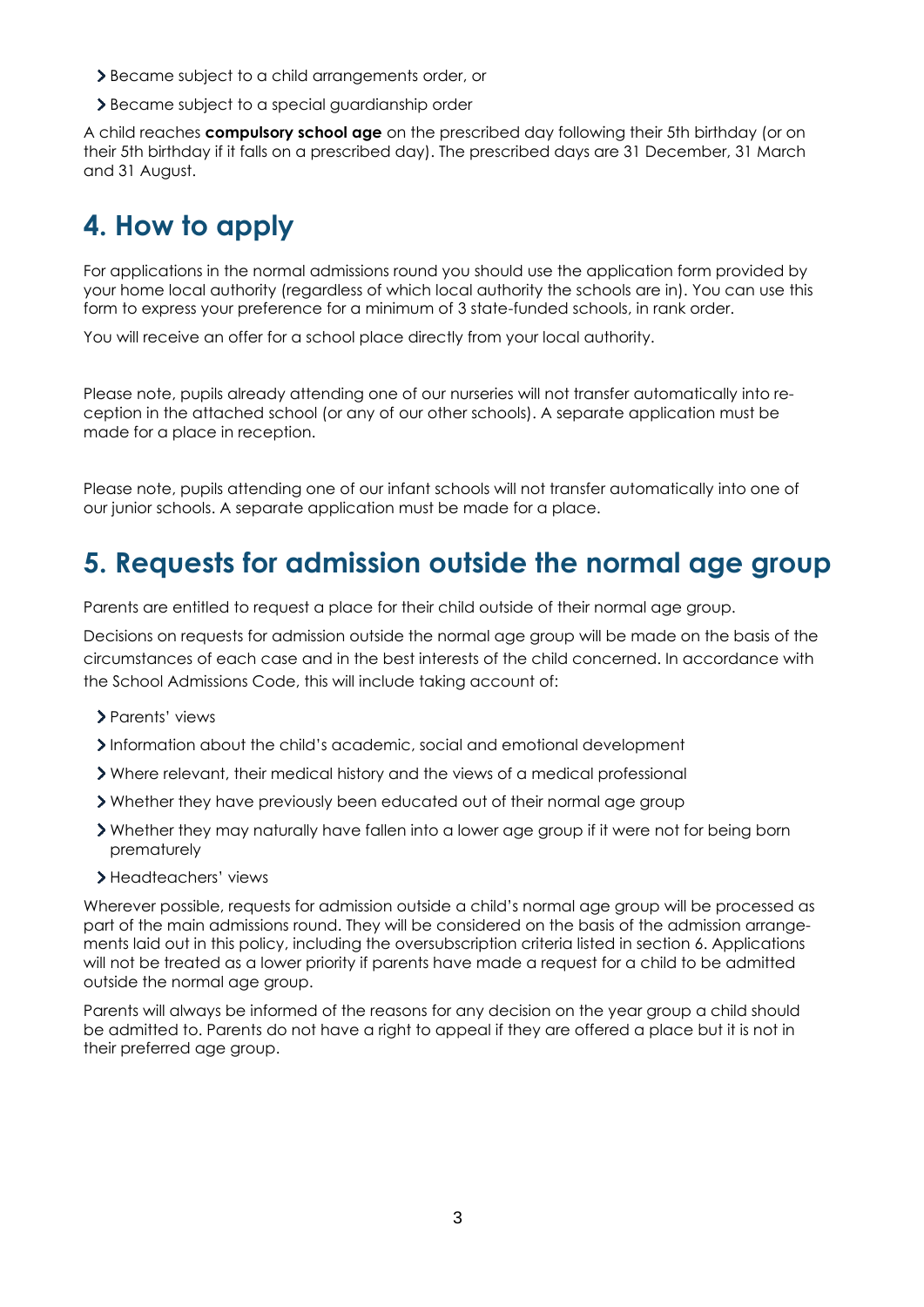# **6. Allocation of places**

#### **6.1 Admission numbers**

At Westdale Junior School our published admission number (PAN) for entry into Year 3 is 60.

#### **6.2 Oversubscription criteria**

All children whose education, health and care (EHC) plan names Westdale Junior School will be admitted before any other places are allocated.

If the school is not oversubscribed, all applicants will be offered a place.

In the event that Westdale Junior School receives more applications than the number of places available, places will be given to those children who meet any of the criteria set out below, in order until all places are filled.

- 1 . Children who are looked after by a Local Authority including previously looked after children.
- 2 . Children who attend Westdale Infant School and who, at the closing date for applications, will have a brother or sister at Westdale Junior School or the linked school (Westdale Infant School).
- 3 . Other children who attend the linked school (Westdale Infant School) at the closing date for applications.
- 4 . Children who live inside the catchment area but who do not attend Westdale Infant School but who, at the closing date for applications, will have a brother or sister attending Westdale Junior School or Westdale Infant School.
- 5 .Other children who live in the catchment area and do not attend Westdale Junior School.
- 6. Children who live outside the catchment area and who do not attend Westdale Junior School but who, at the time of admission, will have a brother or sister attending Westdale Junior School or Westdale Infant School.
- 7. Other children who live outside the catchment area at the closing date for applications.

Attending school is taken to be on roll at a school for the purposes of admissions. Within each of the criteria, priority will be given to children who live nearest to the school as the crow flies (by straight line). Distances are measured from the main administrative point at the school campus to an address point (using eastings and northings as defined by Ordnance Survey) to the child's home using the local authority's computerised distance measuring software. In the event of two distances being equal the measurement will be taken from the next decimal point. In the event that two distances remain equal, lots will be drawn by a person independent of the school.

#### **6.3 Tie break**

In the case of 2 or more applications that cannot be separated by the oversubscription criteria outlined above, we will use the distance between the school and a child's home as a tie breaker to decide between applicants. Priority will be given to children who live closest to the school.

Distance will be measured in a straight line from the child's home address to the school's front gates. A child's home address will be considered to be where they are resident for the majority of nights in a normal school week.

Where the distance between 2 or more children's homes and the school is the same, random allocation will be used to decide between them. This process will be independently verified. Our random allocation process consists of drawing random sealed envelopes with the name of one child per envelope on them.